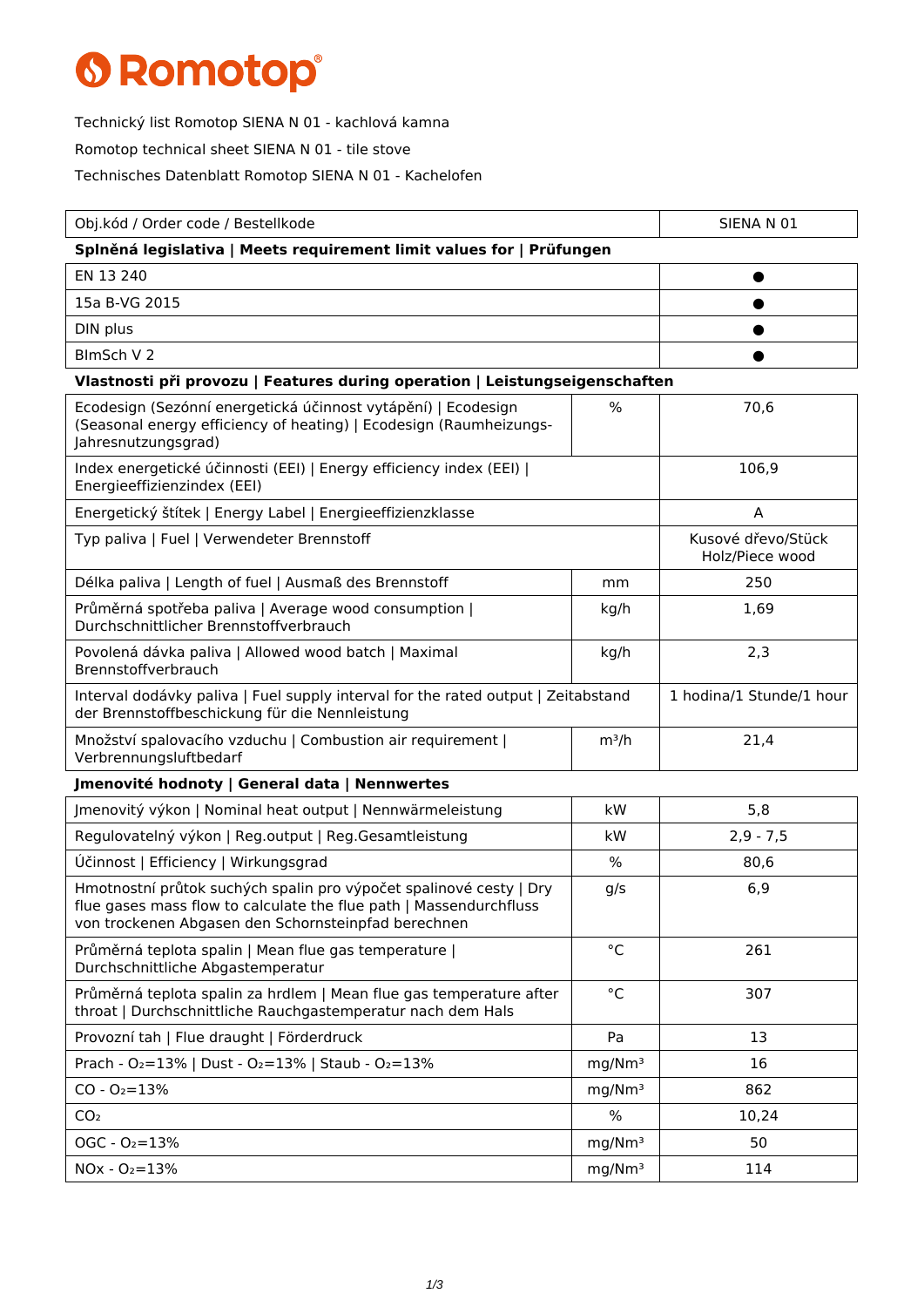## **Rozměry a hmotnost | Dimensions and weights | Maße & Gewicht**

| Rozměry (výška x šířka x hloubka)   Dimensions (Height x Width x<br>Depth)   Maße (Höhe x Breite x Tiefe)                                                                                                                                                                                                                               | mm | 848 x 696 x 425      |  |
|-----------------------------------------------------------------------------------------------------------------------------------------------------------------------------------------------------------------------------------------------------------------------------------------------------------------------------------------|----|----------------------|--|
| Výška osy zadního (bočního) vývodu   Connection height for rear<br>(side) installation   Anschlusshöhe (seitlichen) hinten                                                                                                                                                                                                              | mm | 707                  |  |
| Průměr kouřovodu   Flue gas connector diameter  <br>Rauchrohrdurchmesser                                                                                                                                                                                                                                                                | mm | 150                  |  |
| Průměr kouřového hrdla   Flue socket diameter   Durchmesser<br>Rauchkehle                                                                                                                                                                                                                                                               | mm | 150                  |  |
| Průměr centrálního přívodu vzduchu (CPV)   External air intake (EAI)  <br>Zentralluftzufuhr (ZLZ)                                                                                                                                                                                                                                       | mm | 125                  |  |
| Hmotnost   Weight   Gewicht                                                                                                                                                                                                                                                                                                             | kg | 134                  |  |
| Rozměry spalovací komory (výška x šířka x hloubka)   Dimensions of<br>the combustion chamber (Height x Width x Depth)   Maße Feuerraum<br>(Höhe x Breite x Tiefe)                                                                                                                                                                       | mm | 357 x 344 x 276      |  |
| Bezpečnostní vzdálenost od hořlavých materiálů (zadní x čelní x<br>boční x boční se sklem x od stropu) Safe distance from flammable<br>materials (Back x Front x Side x Side with glass x From the ceiling)<br>Sicherheitsabstand von brennbaren Werkstoffen (Hinterwand x<br>Frontwand x Seitenwände x Seite mit Glas x Von der Decke) | mm | 200/1300/250/---/800 |  |
| Příslušenství dodávané s výrobkem   Supplied accessories   Mitgeliefertes Zubehör                                                                                                                                                                                                                                                       |    |                      |  |

| Ochranná rukavice   Protective glove   Schutzhandschuh |  |
|--------------------------------------------------------|--|
| Popelník   Ashtray   Aschenbecher                      |  |